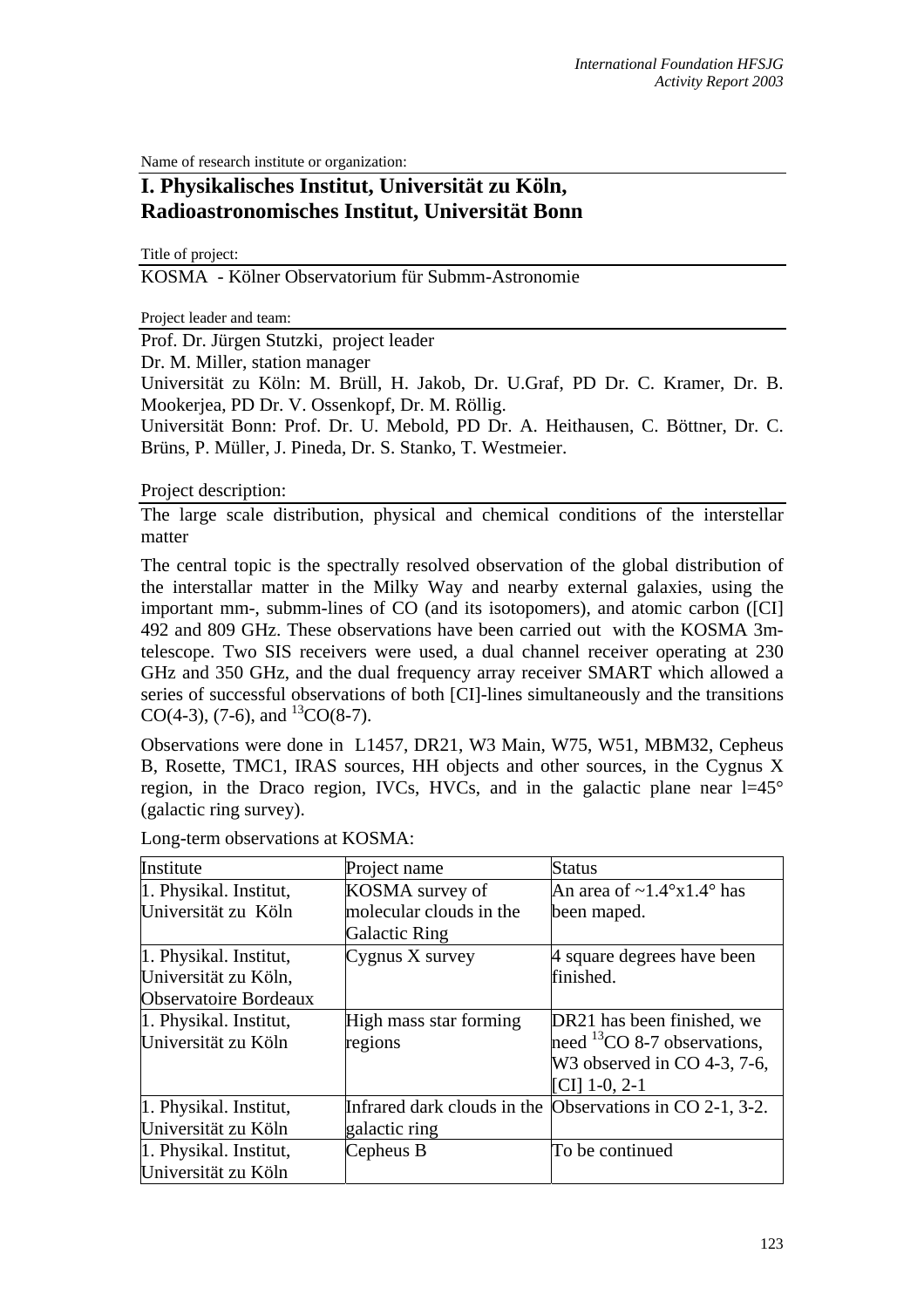| Institut für                      | Interplay between                                 | 6 cores mapped in $^{12/13}$ CO3-2                             |
|-----------------------------------|---------------------------------------------------|----------------------------------------------------------------|
| Radioastronomie,                  | turbulence and gravity in                         | and 2-1, [CI] detected in all                                  |
| Universität Bonn                  | dense cirrus cloud cores                          | cores, 2 cores mapped in [CI]                                  |
| Institut für                      |                                                   | Search for molecular gas $in^{12/13}$ CO 3-2, 2-1 observations |
| Radioastronomie,                  | intermediate velocity                             | in IVCs, [CI] detected in 2                                    |
| Universität Bonn                  | clouds (IVC) and high                             | clouds, marginal detection of                                  |
|                                   | velocity clouds (HVC)                             | CO in HVCs                                                     |
| Institut für angewandte           | Solar flares in the submm                         | Ongoing; the most intense                                      |
| Physik, Universität Bern,         | range                                             | flare of the last years could be                               |
| Switzerland                       |                                                   | observed in Oct 2003.                                          |
| Observatoire Bordeaux, 1. Rosette |                                                   | First [CI] lines in Nov. 2003                                  |
| Physikal. Institut,               |                                                   |                                                                |
| Universität zu Köln               |                                                   |                                                                |
| University Johannisburg,          | High mass star formation                          | Several clouds were observed                                   |
| South Africa                      | in low mass clouds                                | in low-J CO lines.                                             |
| University Seoul, Korea           | Supernova remnants                                | IC443 and Tycho finished in                                    |
|                                   |                                                   | ${}^{12}CO2-1, 3-2$                                            |
| <b>SRON</b>                       | <b>IRCDs</b> in W51                               | <b>First observations</b>                                      |
| <b>Astronomy Department,</b>      | Outflows in IRAS point                            | Some ${}^{13}$ CO2-1 data missing                              |
| Peking University                 | sources                                           |                                                                |
| <b>Astronomy Department,</b>      | Energy sources of HH                              | Finished                                                       |
| Peking University                 | objects                                           |                                                                |
| MPIfA Heidelberg,                 | $\overline{\text{C}}^{\text{I8}}\text{O}$ in TMC1 | 15 position measured                                           |

In the following, we will briefly present two of our projects to highlight the science being done at the KOSMA telescope.



1) Multiwavelengths survey of the Cygnus X complex:

In order to probe the processes by which rich clusters and high-mass stars form, the most active nearby Giant Molecular Clouds need to be studied in different wavelengths. Observations of molecular lines (in particular CO  $\equiv$  isotopomeres) yield important clues to the excitation conditions, the kinematics and the

> Fig. 1: This Cygnus X map in the  $^{13}CO(2-1)$ rotational transition in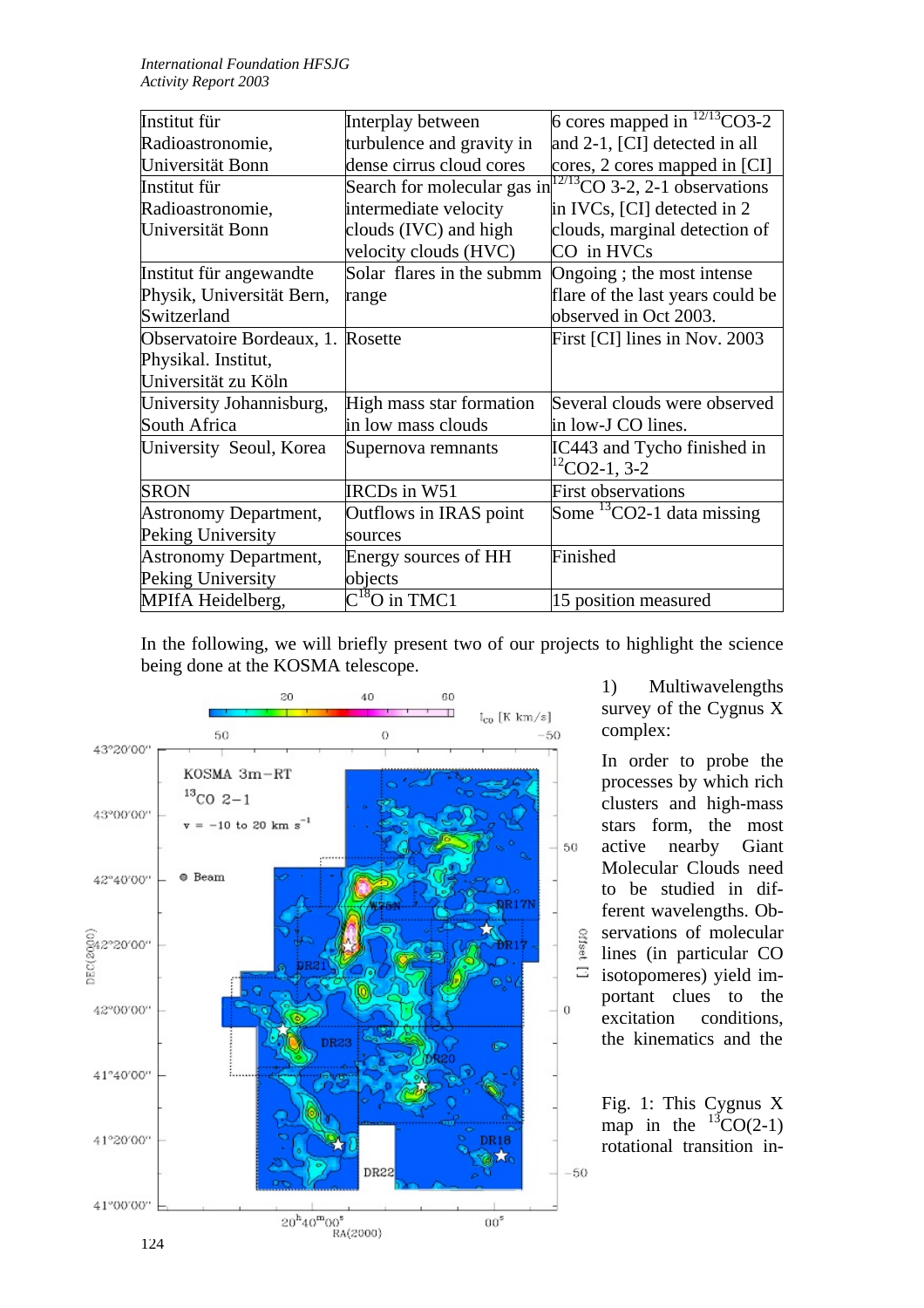cludes all obervations up to Dec. 2003.

chemistry of star formation sites in the clouds. A region of  $\sim 2x^2$  deg<sup>2</sup> has been surveyed at KOSMA in the <sup>13</sup>CO2-1 and 3-2 lines at 120" and 80" angular resolution. We have started to study individual regions in more detail. The DR21 region was mapped in CO 4-3 and 7-6, as well as in [CI]1-0 and 2-1 using the 8 pixel array receiver SMART. We have also started to study W75. These data will be combined with ISO/LWS and KAO data.

# 2) The photon dominated region W3 Main:

The W3 complex is a massive star forming region in the Perseus arm at the rim to a Giant Molecular Cloud complex. This region shows many evidences of massive star formation, such as maser and outflow sources, associated  $NH<sub>3</sub>$  emission, and dense molecular clouds. Observations of the core region W3 Main show high  $^{13}$ CO and [CI] column densities correspending to a total mass of  $\approx 5x10^3$ solar masses. Our observations of W3 Main are covering a region of 360"x220". We observed the two [CI] fine structure lines and in the  ${}^{12}$ CO 4-3 and 7-6 rotational lines and in the  $13^{\circ}$ CO 8-7 line at 881 GHz, which was the highest frequency observed until now with the SMART receiver on Gornergrat. We have included ISO/LWS observations of the FIR lines of CII, OI, and high-J CO to improve on our analysis of the excitation conditions. The submm line observations were done in Dual-Beam-Switch mode with 6' chop throw in azimut. Additional large scale observations at low-J CO transitions were done in On-The-Fly mode with the dual channel 230/345 GHz SIS receiver.



Fig. 2: Spectra of the CO- and [CI] transitions at the position if IRS5 in W3.

### Key words:

Interstellar matter, ISM, PDR, millimeter, submillimeter wave telescope, SIS reciever, array reciever

#### Internet data bases:

<http://www.ph1.uni-koeln.de/gg> <http://www.astro.uni-bonn.de/~webrai/index.php>

Collaborating partners/networks:

MPI für Radioastronomie Bonn, Institut für angewandte Physik, Universität Bern, Center of Astrophysics, Boston, USA, Observertoire de Bordeaux, Astronomy Department Peking University, China, Potechefstroom University, South Africa.